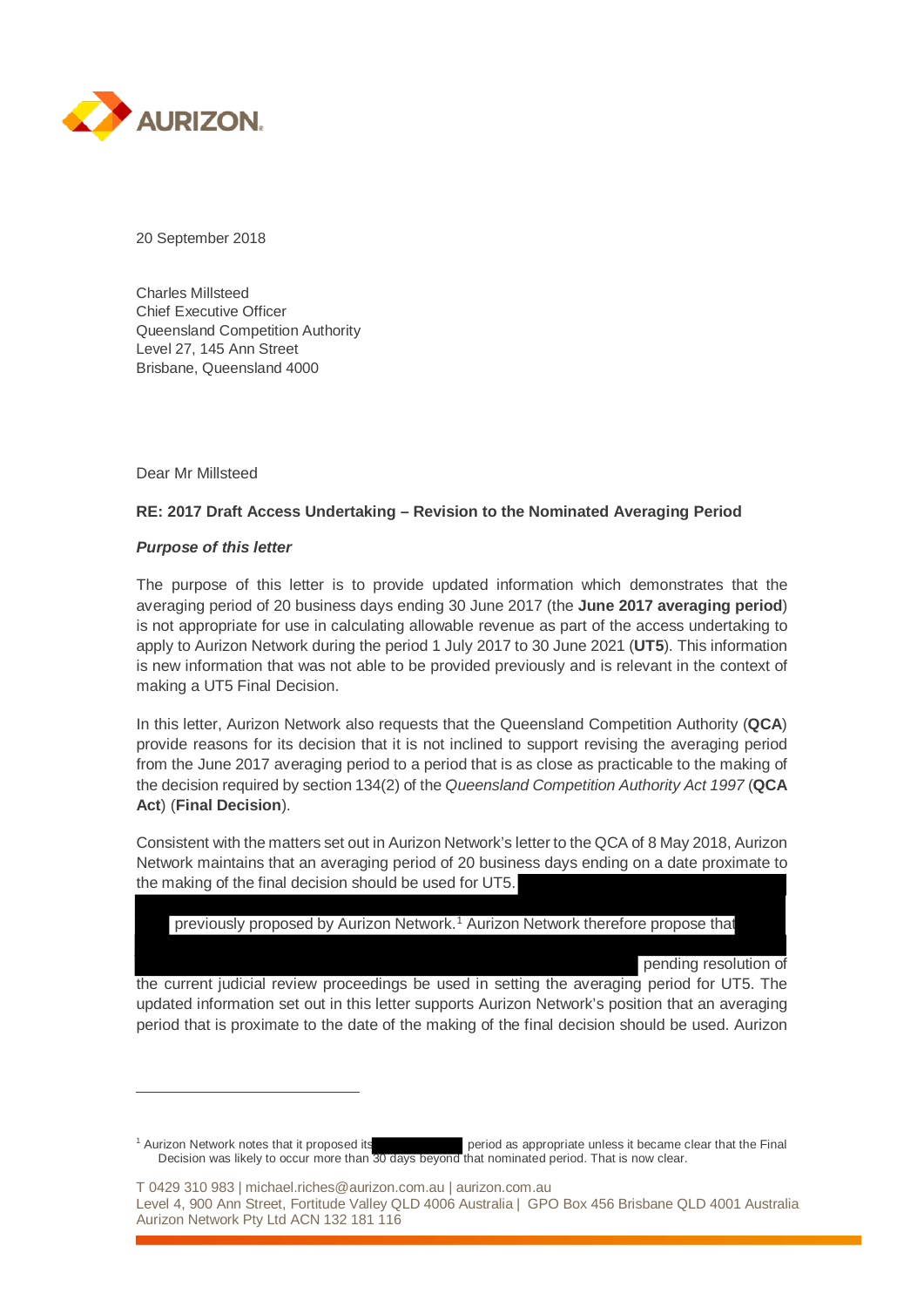Network consider the information contained in this letter to be relevant to the QCA making its Final Decision and, as such, should be taken into account by the QCA in making that decision.

### *Communication without prejudice to judicial review proceedings*

This communication is without prejudice to the judicial review proceedings filed by Aurizon Network on 30 April 2018 and is provided to the QCA against the possibility that the QCA does not restart the decision-making process for UT5 under a new Chair or a Court does not make the orders sought in the application. This letter should therefore be read in the context of those proceedings and Aurizon Network's letter to the QCA in connection with the judicial review proceedings dated 1 May 2018. Aurizon Network notes the decision of the QCA, as set out in its letter of 31 August 2018, to delay making the Final Decision until after the Court has determined the outcome of the judicial review proceedings.

### *May 2018 letter: proposed revision to the averaging period*

On 8 May 2018 Aurizon Network proposed to revise the averaging period to be used for UT5 from the June 2017 averaging period to the period comprising

unless it became clear that the Final Decision was likely to occur more than 30 days beyond that nominated period. The QCA subsequently requested stakeholder comments on Aurizon Network's proposal via a stakeholder notice on 26 June 2018 (**Stakeholder Notice**). Submissions to the Stakeholder Notice were published on the QCA website on 6 August 2018.

On 30 July 2018, Aurizon Network received correspondence from the QCA indicating it had considered our request and was not inclined to support revising the averaging period. This correspondence further indicated:

*"The QCA has not reached its finalised view on this matter, as this will occur as part of the making of the final decision and an overall assessment of Aurizon Network's 2017 DAU."[2](#page-1-0)* 

No further justification or reasoning for this decision was provided by the QCA despite its claims that it will:

*"keep regulated entities and other stakeholders informed about the direction of its thinking on important regulatory matters and be open and responsive to stakeholder views on such matters."[3](#page-1-1)*

The averaging period plays a critical role in the setting of key rate of return and inflation parameters for the UT5 period. In not supporting Aurizon Network's proposal, and by providing a draft decision after the conclusion of the initially proposed averaging period and substantially after the commencement of the regulatory term, the QCA has not afforded Aurizon Network the opportunity to appropriately assess and manage potential financial risks (including inflation risk) over the UT5 regulatory term.

Aurizon Network requests that the QCA provide reasons for its position that it is not inclined to support revising the averaging period. Aurizon Network considers that the QCA is required to provide reasons in order to comply with the natural justice obligations in section 173(1)(d) of the QCA Act. Aurizon Network does not understand the basis for the QCA's position that it is not

 $\overline{a}$ 

<span id="page-1-0"></span><sup>&</sup>lt;sup>2</sup> Queensland Competition Authority. Letter to Aurizon Network (Michael Riches). RE: 2017 Draft Access Undertaking revision to the proposed averaging period. 30 July 2018.

<span id="page-1-1"></span><sup>&</sup>lt;sup>3</sup> Queensland Competition Authority. Performance Framework for Queensland Competition Authority. 2 May 2018, KPI 4.6.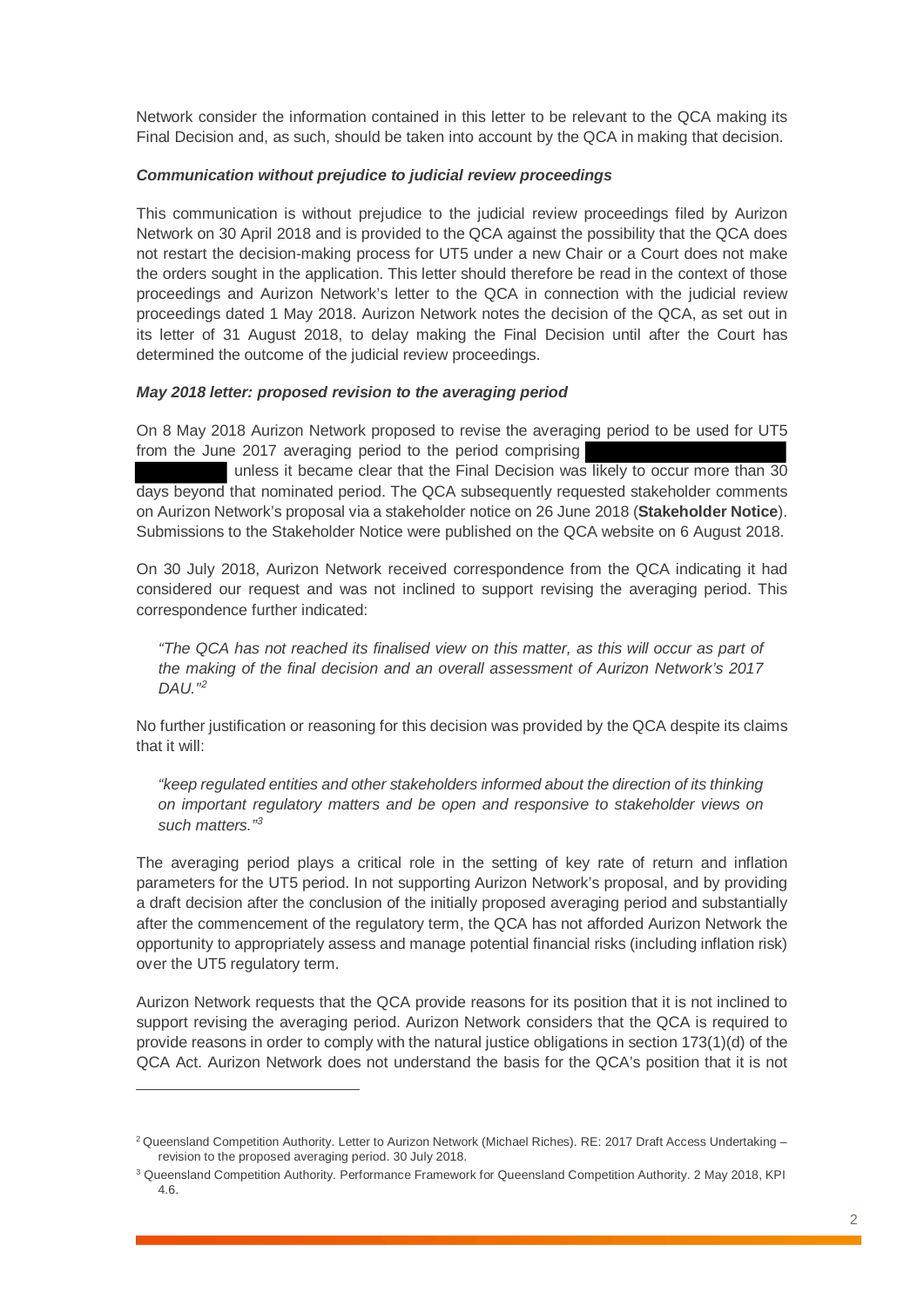inclined to support a revision to the averaging period and therefore Aurizon Network is unable to respond to the QCA's position. Aurizon Network must be provided with an opportunity to respond to the QCA's position on the averaging period issue prior to the Final Decision.

## *Timeline in relation to setting the averaging period*

On 13 February 2017 Aurizon Network nominated the June 2017 averaging period for the determination of market parameters associated with estimating the cost of capital and inflation for the UT5 regulatory term. The QCA responded on 10 March 2017 indicating that it was:

*"favourably disposed towards the 20 business days ending 30 June 2017 to be used as the averaging period for determining the time sensitive parameters for Aurizon Network's 2017 DAU."*[4](#page-2-0)

Aurizon Network in Section 5.5.6 of its response to the QCA's December 2017 UT5 Draft Decision (**Draft Decision**) indicated that, in light of how the QCA's decision-making process was unfolding and the implications of this for Aurizon Network, it would revise the averaging period to apply to UT5. [5](#page-2-1) The response to the Draft Decision noted:

*"it was reasonably anticipated by Aurizon Network at the time of nominating the averaging period that the Final Decision would be finalised reasonably close to the commencement date of the UT5 regulatory period["6](#page-2-2)* 

and

*"Aurizon Network will propose an averaging period closer to the Final Decision."[7](#page-2-3)*

Table 36 of Aurizon Network's response to the Draft Decision also noted:

*"Aurizon Network has incorporated in the 2017 DAU a proposal that the averaging period*  for the risk-free rate estimate be reset in the month prior to the QCA's final decision on *UT5." [8](#page-2-4)*

Aurizon Network's letter dated 8 May 2018 to the QCA was therefore consistent with our stated intention and response to the Draft Decision. In this same letter, Aurizon Network also noted that if it becomes evident to the QCA that the Final Decision is likely to occur more than 30 days beyond the nominated market averaging period the nominated market averaging period then it requests that the QCA:

- notify Aurizon Network at least 20 days prior to the commencement of that period; and
- allow for further revision of the averaging period to account for the revised expectations for issuing a Final Decision.

# *nominated revision to the averaging period*

 $\overline{a}$ 

<span id="page-2-0"></span><sup>4</sup> Queensland Competition Authority, letter to Aurizon Network (Alex Kummant) RE: Averaging period for Aurizon Network's 2017 draft access undertaking, 10 March 2017.

<span id="page-2-1"></span><sup>5</sup> Aurizon Network, 2017 Draft Access Undertaking Response to the Queensland Competition Authority's Draft Decision, 12 March 2018.

<span id="page-2-2"></span> $6$  Ibid.

<span id="page-2-3"></span><sup>7</sup> Ibid.

<span id="page-2-4"></span><sup>8</sup> Ibid.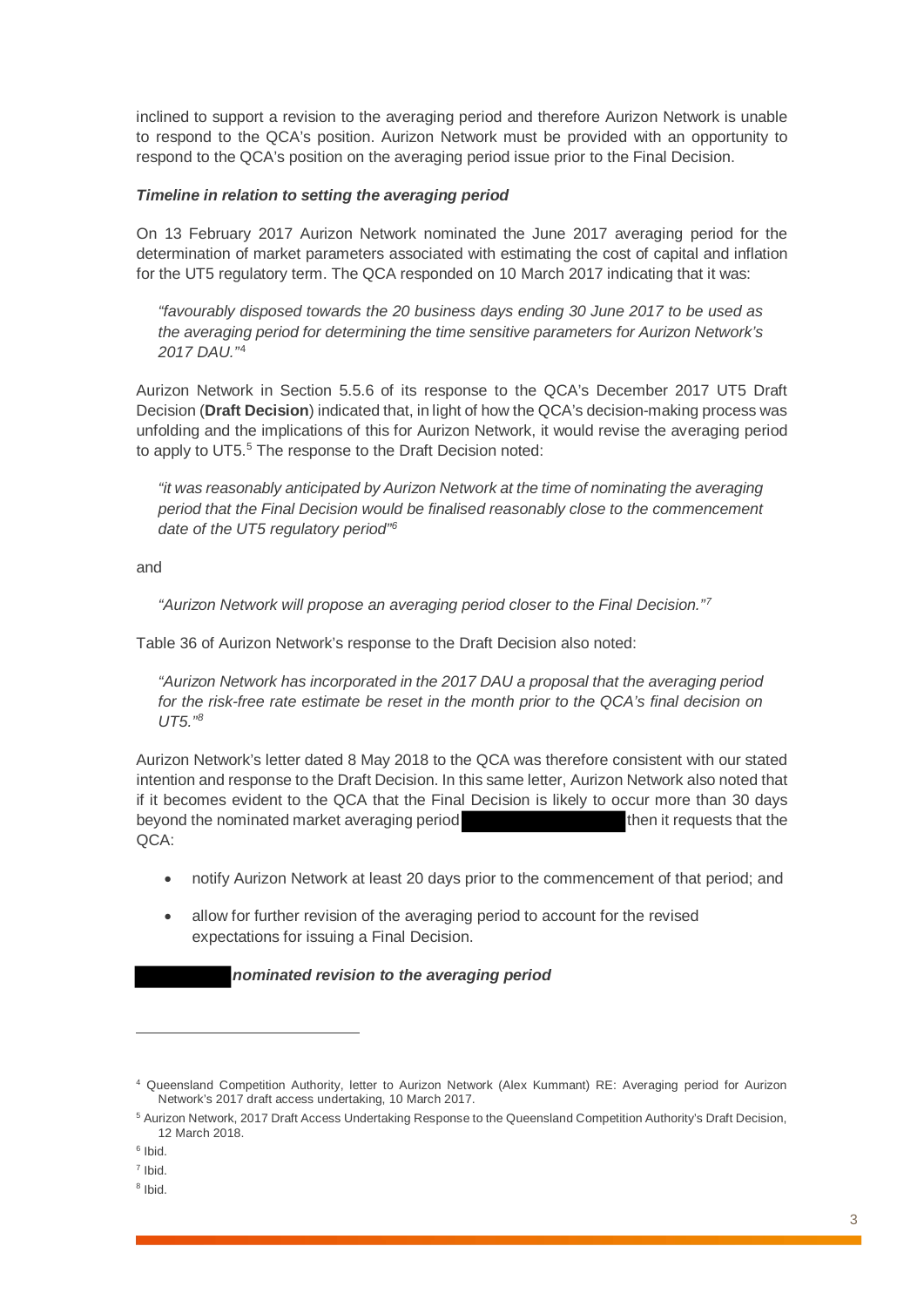Given the revised timing for issuance of a UT5 Final Decision and consistent with our letter dated 8 May 2018, Aurizon Network maintains that an averaging period of 20 business days ending on a date proximate to the date of the final decision should be used for UT5. Specifically, Aurizon Network propose that

ending resolution of the current judicial review proceedings be used in setting the averaging period for UT5. Aurizon Network refers the QCA to its previous submissions on this issue as outlined above, noting that all the arguments supporting revising the averaging period made in these submissions remain valid and are consistent with good regulatory practice and precedent. These arguments may be summarised as follows:

- Aurizon Network's financial and risk management practices were compromised as the assumptions and market parameters relevant to these practices were not yet specified through release of a Draft (or Final) Decision prior to the QCA's now preferred averaging period;
- In the absence of a Final Decision (or Draft Decision in the case of the UT5 assessment) prior to the commencement of the regulatory period, best practice would require the averaging period set to reflect all relevant information available at the time when the Final Decision is made unless there is some reason to consider that such a period is not likely to be reflective of the conditions that will be experienced over the regulatory period; and
- Where a final decision is to be made after the commencement of the relevant regulatory term, there is significant regulatory precedent which supports the appropriateness of an averaging period after the commencement of the regulatory term and closer to the making of a draft or final decision.<sup>[9](#page-3-0)</sup>

Further, the revised period is:

 $\overline{a}$ 

- consistent with the agreed amendments to the statutory timeframes for the making of a final decision on UT5;
- sufficiently in advance of the notification period to expose Aurizon Network to both favourable and unfavourable movements in market parameters (that is, to be unbiased); and
- as set out below, likely to be more reflective of market conditions that have been, and are likely to be, experienced over the UT5 regulatory term and therefore promotes the object of the QCA Act and is appropriate having regard to the factors set out in section 138, including the legitimate interests of Aurizon Network and access seekers and the pricing principles in section 168A, most relevantly, that the price of access should generate expected revenue for the service that is at least enough to meet the efficient costs of providing access and include a return on investment commensurate with the regulatory and commercial risks involved.

<span id="page-3-0"></span><sup>&</sup>lt;sup>9</sup> Aurizon Network refer the QCA to its submission on 10 July 2018 in response to the QCA's Stakeholder Notice on 26 June 2018 seeking stakeholder comments on proposed revisions to the averaging period. This submission sets out various regulatory decisions where, for whatever reason, a regulator has not made a final decision prior to the commencement of the relevant regulatory period, it is often the case that the averaging period is selected to be a period prior to the date of the final decision, as opposed to a period prior to the commencement of the regulatory period.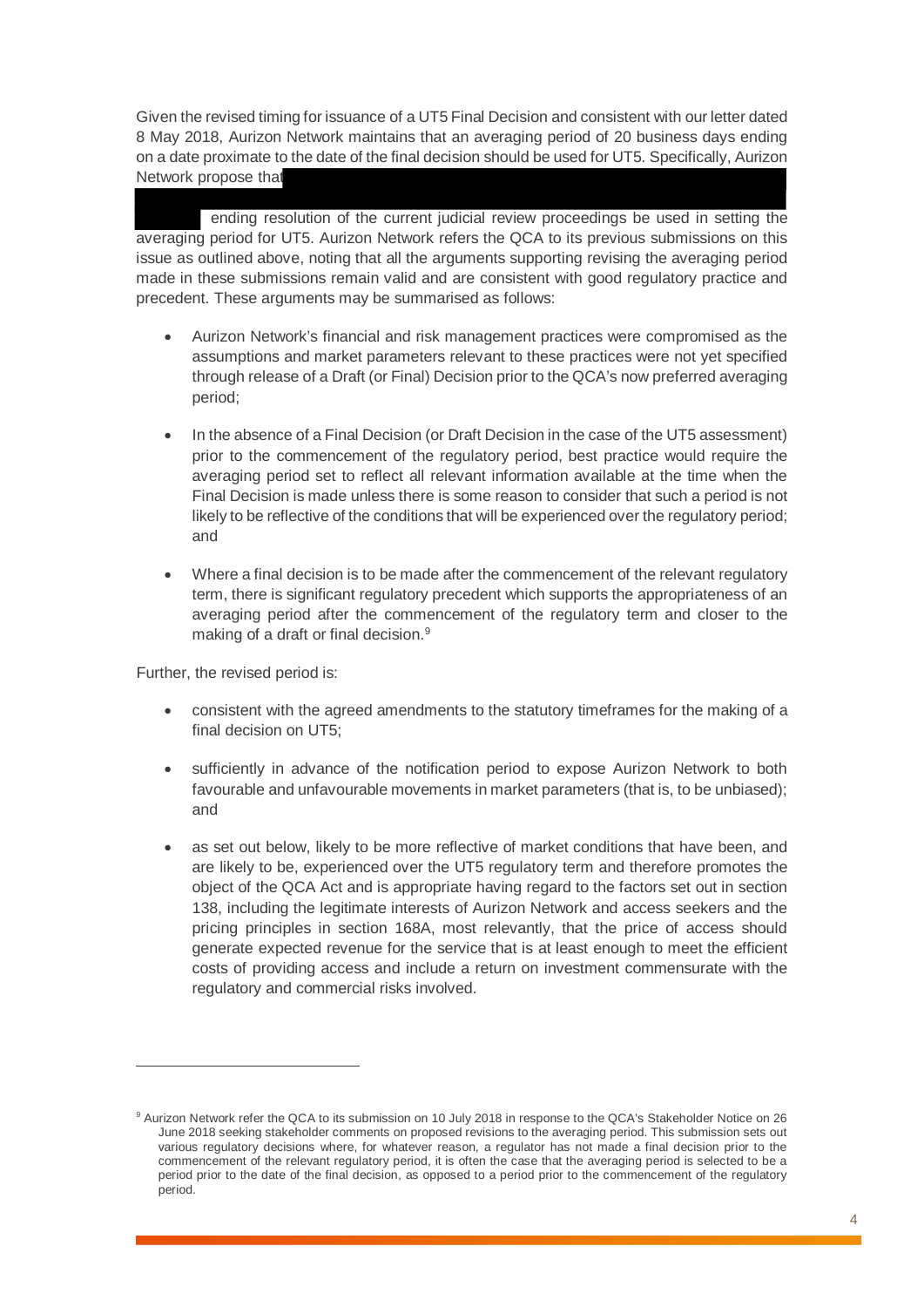Aurizon Network maintains that there are strong economic arguments and regulatory precedents that would support the QCA amending the averaging period.

The averaging period, and the rate of return and inflation estimates more broadly, are typically set with a view to reflecting the market conditions that are likely to prevail over the relevant regulatory term (see, for example, *Application by EnergyAustralia* [2009] ACompT 8, [114]– [115]). In connection with the UT5 regulatory term, it is now possible to assess the appropriateness of a 30 June 2017 averaging period relative to the

that commenced on 1 July 2017. Based on the prevailing market outcomes through this period it is clear the 30 June 2017 averaging period is a poor indicator of the market conditions that have been experienced since the conclusion of that averaging period and is unlikely to be reflective of the conditions that are likely to be experienced over the remainder of the regulatory period. This is evident in:

- increases in the nominal risk-free rate as measured via Commonwealth Government Securities (**CGS**); and
- fluctuation in break-even inflation and inflation swap rates.

Each of these areas is expanded upon further below.

### *Increases in nominal risk-free rates*

In Section 5.5.6 of our response to the Draft Decision Aurizon Network highlighted that an averaging period ending 30 June 2017 coincides with suppressed risk-free rates (see Figure 19 of Aurizon Networks response) relative to more recent actual market outcomes. Since this time, nominal risk-free rates as shown in [Figure 1](#page-4-0) have steadily increased from those used at the time of the averaging period.



<span id="page-4-0"></span>**Figure 1. Effective 4-year and 10-year Risk Free Rates (20-day trailing average)**

*Source: Aurizon Network analysis of Reserve Bank of Australia – Table F16 Indicative Mid Rates of Australian Government Securities* 

The average risk-free rates in the 20 days ending 30 June 2017 are lower than, and generally materially lower than, the average for all subsequent 20-day periods that actually applied during UT5. They are also lower than almost all 20-day periods in the preceding 6 months.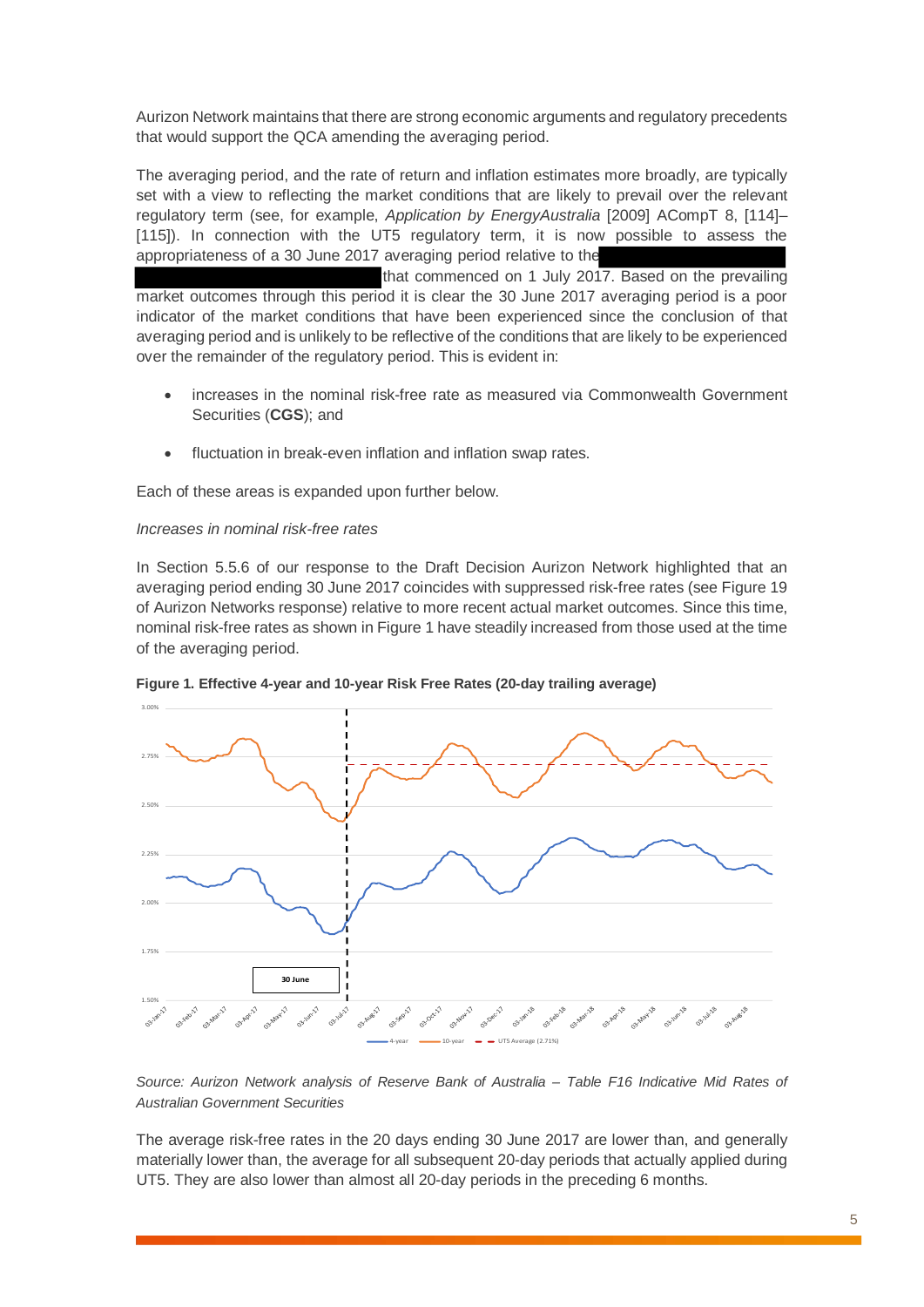### *Hedging inflation risk*

 $\overline{a}$ 

Efficient management of inflation risk requires the use of an averaging period that is proximate to the making of the Final Decision, and, at a minimum, an averaging period that is after the draft decision, particularly where regulatory debate around various approaches results in uncertainty as to what approach may be adopted.

In order for Aurizon Network to know how, if at all, to transact in financial markets to manage inflation risk, Aurizon Network must know what inflation risk it is likely to be exposed to over the regulatory period. In order to know this, Aurizon Network must understand the QCA's likely position on how inflation will be used in the regulatory regime. At the time of the June 2017 averaging period, there was a broader regulatory debate occurring on both how inflation should be measured and its role in regulatory regimes more generally.

In its original UT5 submission, Aurizon Network had proposed a change in approach both as to the measurement of inflation (the break-even approach) and its application in the regulatory regime (a forecast-forecast approach, which targets a nominal rate of return). At the time of the June 2017 averaging period Aurizon Network did not know how the QCA would approach the measurement of inflation. Aurizon Network also did not know, and in fact still does not know, how the QCA proposes to approach the role of inflation–that is, whether it should be applied to target a real rate of return or a nominal rate of return.

In the Draft Decision, the QCA indicated that it was "minded to approve" a forecast-forecast approach (whereby forecast inflation is used to both adjust reference tariffs and roll forward the regulatory asset base). Adoption of a forecast-forecast approach would be a significant change from past regulatory practice and a material change to the nature of the inflation risks that Aurizon Network would face. This is because it alters the regulatory regime from one that targets a real return on assets to one that targets a nominal return on assets.<sup>10</sup>

Clearly, for any given preferred exposure to inflation risk, Aurizon Network's optimal inflation hedging strategy under these regimes will be very different. In fact, should Aurizon Network wish to hedge in order that its cash-flows are consistent with having a nominal cost of debt (consistent with the bulk of Aurizon Network's debt issuance) and a real return to equity holders then Aurizon Network would enter into the exact opposite inflation swap contracts under the two regimes. In particular:

- under the QCA's previous forecast-actual approach Aurizon Network would enter into a pay floating/receive fixed inflation swap; but
- under the forecast-forecast approach, which the Draft Decision was minded to accept, Aurizon Network would enter into a receive floating/pay fixed inflation swap.

<span id="page-5-0"></span><sup>&</sup>lt;sup>10</sup> QCA Draft Decision, p. 59 in relation to the Forecast-Forecast approach. "By using forecast inflation for reference tariffs and indexation of the RAB, with no correction for actual inflation outcomes, **this method locks in the nominal rate of return** as set at the start of the regulatory period. At the commencement of the subsequent regulatory period, a new inflation forecast (and therefore WACC) would apply and the historical RAB would be rolled forward using the previous period's inflation forecast."

QCA Draft Decision, p. 60 in relation to the Forecast-Actual approach. "**This method maintains an approximate real rate of return**, as it resets the RAB at the actual rate of inflation for the subsequent regulatory period. This approach has been approved by the QCA in recent regulatory decisions, including Aurizon Network's 2016 Undertaking. An advantage is that the RAB is maintained at a value commensurate with the actual inflation rate that occurred over the previous regulatory period. A disadvantage of this approach is that it creates a perceived mismatch between the inflation rates applied to the revenue deduction and the RAB roll-forward."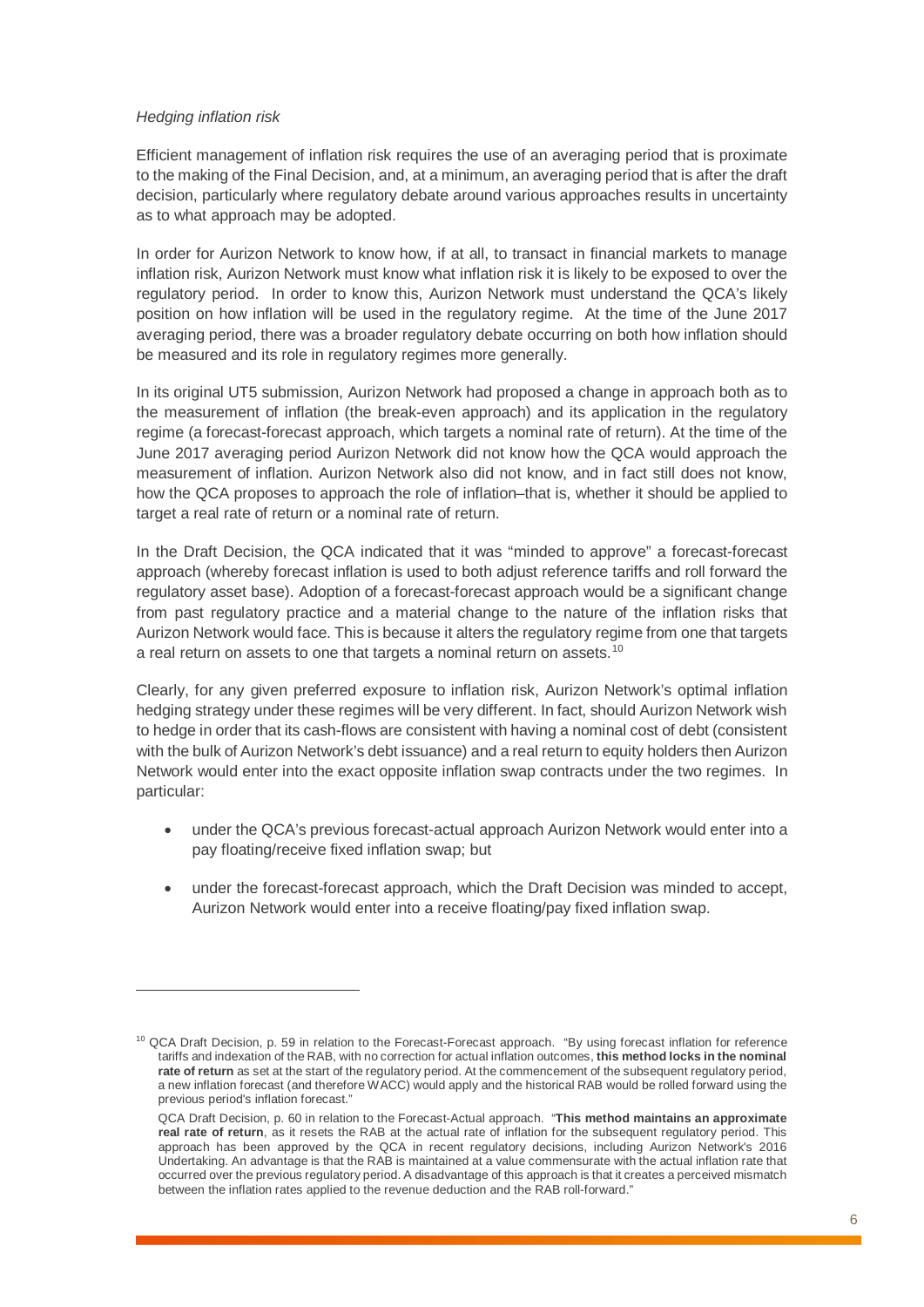The adoption of an averaging period prior to Aurizon Network understanding how the QCA is likely to approach the issue of inflation in the regulatory framework materially raises the risks to Aurizon Network of any financial hedging.

In the absence of the QCA signalling how it proposes to deal with inflation prior to the averaging period occurring, Aurizon Network is only able to seek to manage risks around inflation where the averaging period is at least proximate to time the Final Decision is made. It is simply not possible for Aurizon Network to manage, or efficiently manage, its inflation risk where inflation is measured by reference to a period some 14 months prior to the Final Decision.

### *Hedging cash-flow risk due to variation in WACC parameters*

Another important source of risk results from variations in cash-flow as a result of variations in both risk-free rates, risk premiums and inflation forecasts. Aurizon Network can manage these risks by trading in financial derivatives. However, in order to do so, it must come to a view on the correlation between the QCA estimates of these parameters.

By way of illustration, the risk-free rate tends to be strongly negatively correlated with the Market Risk Premium (**MRP**) when the latter is measured based on prevailing market data or using the "Wright" method. However, the correlation between prevailing risk-free rates and the "Ibbotson" estimate of MRP is effectively zero (given the latter is a long term historical average).

Aurizon Network cannot know how sensitive to risk free rates the QCA's allowed return on equity will be until it has guidance on what weight the QCA is likely to give to each of these different measures for estimating the MRP. The more weight that the QCA is likely to give to the "Ibbotson" method the more strongly correlated will Aurizon Network's cash-flows be with the risk-free rate in the relevant averaging period, and therefore, the more compelling will be the case for managing this risk by, for example, entering into interest rate derivatives. The less weight that the QCA is likely to give to the "Ibbotson" method the opposite is true.

This again illustrates that, in order to *manage* risks that it is exposed to, Aurizon Network needs have an *understanding of* the risks that it is exposed to. Absent a Final Decision, Aurizon Network cannot make a well-informed assessment of the risks that it is exposed to.

### *Fluctuations in inflation estimates*

The considerable lag between the June 2017 averaging period and the provision of a Final Decision, which will resolve how inflation will be treated in the regulatory framework and what market instruments will be used to estimate inflation, hinders Aurizon Network's ability to efficiently manage inflation risk should it choose to do so. This is further exacerbated given the lack of guidance on the proposed amendments to the treatment of inflation under UT5. As the market forecast of inflation cannot be decoupled from the market forecast of the risk-free rate, these time sensitive parameters can only be estimated as close as practical to the Final Decision. These parameters have materially changed from those based on the June 2017 averaging period.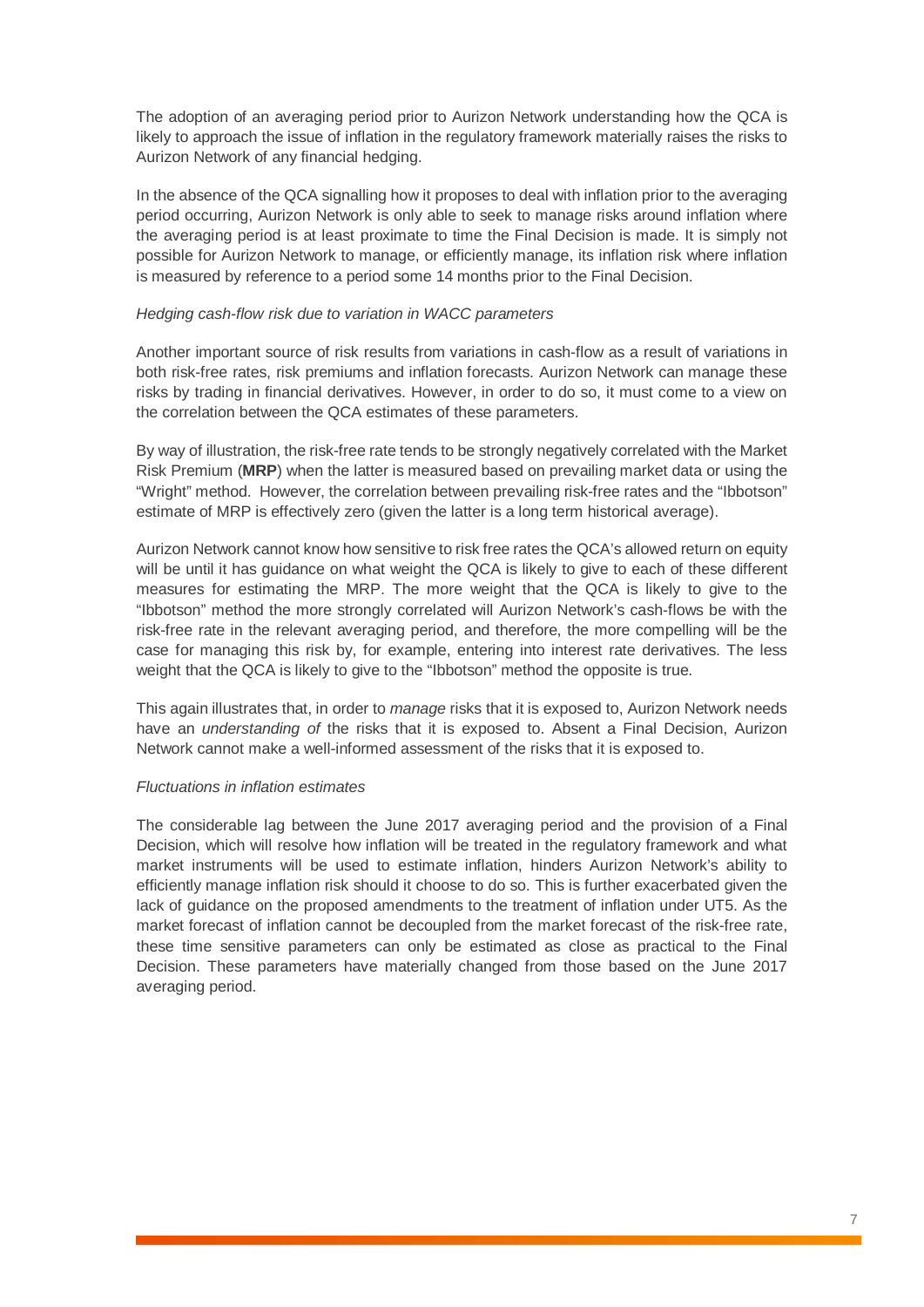

#### <span id="page-7-0"></span>**Figure 2. Spot and Rolling 20-day average 4-year inflation swaps (June 2017 to August 2018)**

#### *Source: Bloomberg*

<span id="page-7-1"></span>For example, [Figure 2](#page-7-0) above highlights an increase in 4-year inflation swap rates over the period June 2017 to August 2018. During this time spot inflation swap rates have increased from 1.93% under the June 2017 averaging period to 2.08% for the 20 business days ending 10 August 2018.

Alternatively, spot 4-year break-even inflation estimates have fluctuated between 1.78% and 2.04% as shown in [Figure 3](#page-7-1) below. While as rolling 20-day average 4-year break-even inflation estimates have increased to 1.93% from 1.83% as per the June 2017 averaging period. In the absence of guidance from the QCA in the form of a Final Decision or otherwise, such fluctuation in inflation cannot be prudently and efficiently managed.



**Figure 3. Spot and Rolling 20-day average 4-year break-even inflation rates (June 2017 to August 2018)**

### *Source: RBA Statistics*

#### *Debt Risk Premium*

Aurizon Network estimate the BBB+ Debt Risk Premium (DRP) to be 1.86% for the averaging period of 20 business days ending This estimate accounts for changes in corporate bond sample, for example, inclusion of new bonds issued since June 2017 and exclusion of those bonds that have matured or will mature within one year since this time.